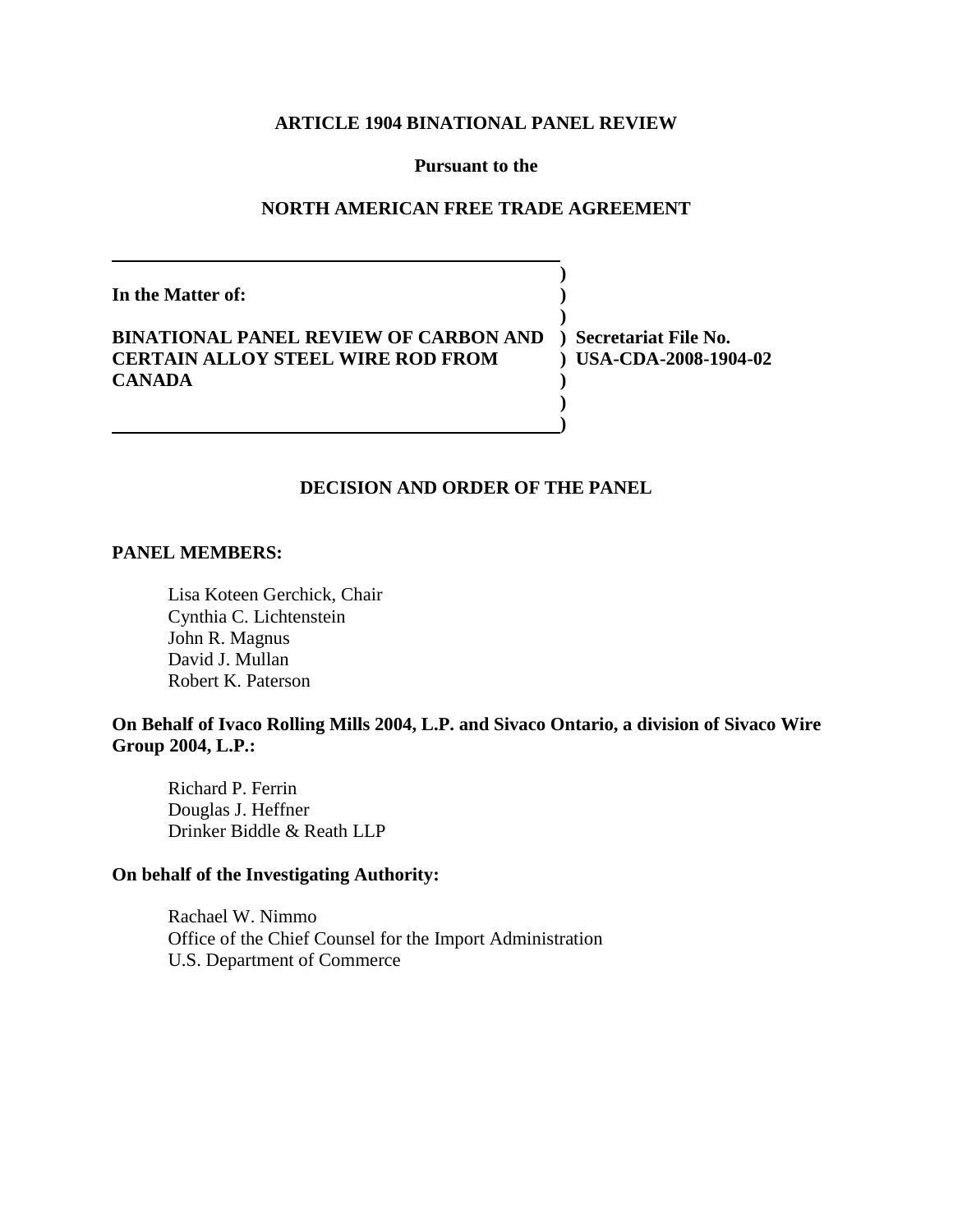### **I. INTRODUCTION**

This Binational Panel ("Panel") was established pursuant to Article 1904.2 of the North American Free Trade Agreement ("NAFTA"). The Panel was constituted to review *Carbon and Certain Alloy Steel Wire Rod from Canada: Final Results of Antidumping Duty Administrative Review*, 73 Fed. Reg. 26,958 (May 12, 2008) ("Final Determination").

After the issues were briefed and the Panel heard oral argument, on May 11, 2011, the Panel issued its decision, affirming the U.S. Department of Commerce ("Commerce" or "the Investigating Authority") Final Determination with respect to the issue of level of trade but remanding to Commerce with regard to its practice of "zeroing" in the administrative review before the Panel, with instructions to the Investigating Authority to provide an explanation consistent with the remand orders in *Dongbu Steel Co., Ltd. v. United States*, 635 F.3d 1363 (Fed. Cir. 2011) ("*Dongbu*") and *JTEKT Corp. v. United States*, 642 F.3d 1378 (Fed. Cir. 2011) ("*JTEKT*"). *See, Carbon and Certain Alloy Steel Wire Rod from Canada: Final Results of Antidumping Duty Administrative Review, Decision and Order of the Panel*, USA-CDA-2008- 1904-02 (May 11, 2012) (*"Panel Decision")*.

In accordance with Article 1904.8 of NAFTA, for reasons more fully set out below, and on the basis of evidence in the administrative record, the applicable law, the written submissions of the participants, and oral argument at the Panel's hearing, the Panel affirms the investigating authority's Final Determination with regard to the issue of zeroing in this matter.

### **II. PROCEDURAL BACKGROUND**

On July 17, 2012, the Investigating Authority submitted its redetermination and explanation as instructed in the Panel's remand. *Final Results of Redetermination Pursuant to*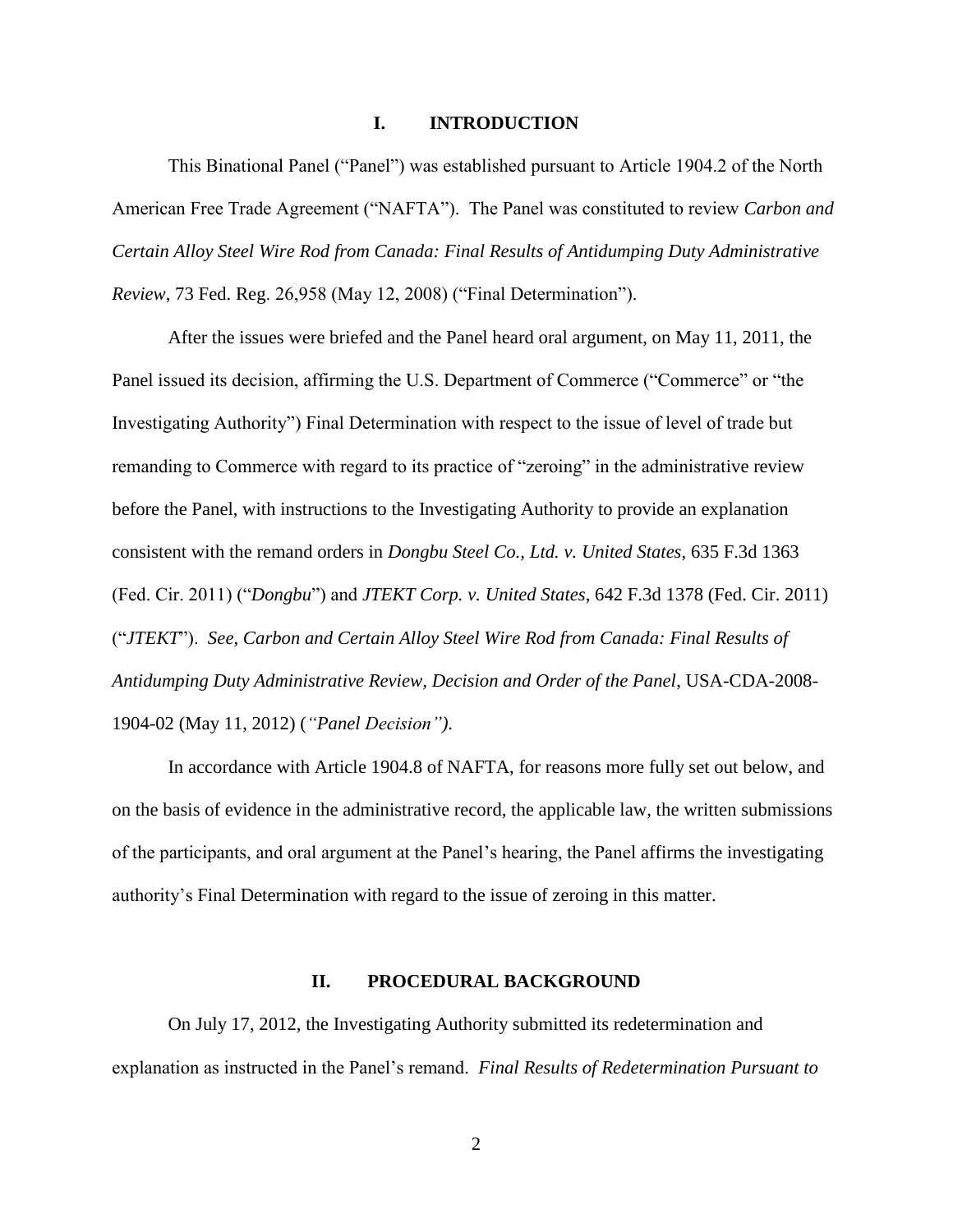*Remand, Binational Panel Review of Carbon and Certain Alloy Steel Wire Rod from Canada,*  USA-CDA-2008-1904-02 (July 17, 2012) ("*Determination on Remand*"). In response, on August 13, 2012, Ivaco filed its *Comments on Final Results of Redetermination Pursuant to Remand, Binational Panel Review of Carbon and Certain Alloy Steel Wire Rod from Canada,*  USA-CDA-2008-1904-02 (August 13, 2012) ("*Comments*"), challenging the Investigating Authority's Determination on Remand. The Investigating Authority has since filed its response to Ivaco's Comments. *Response to Comments on Final Results of Redetermination Pursuant to Remand, Binational Panel Review of Carbon and Certain Alloy Steel Wire Rod from Canada,*  USA-CDA-2008-1904-02, (August 30, 2012) ("*Response*").<sup>1</sup>

#### **III. STANDARD OF REVIEW**

This Panel's authority to review antidumping administrative reviews conducted by Commerce under section 751 of the Tariff Act of 1930 ("the Act") derives from Chapter 19 of NAFTA. 19 U.S.C. §1675. Article 1902 of NAFTA provides that Chapter 19 panels are to apply the domestic antidumping law of the country the decision of which is under review. NAFTA, Article 1902(1). Pursuant to NAFTA Article 1904.3, "the Panel shall apply the standard of review set out in Annex 1911 and the general legal principles that a court of the importing party would otherwise apply to a review of a determination of the competent investigating authority." When reviewing the determination of the Investigating Authority, the Panel must apply the standard of review and general legal principles established by the courts of that country. NAFTA, Annex 1911. It is well-settled that, where the country of decision is the

 $\overline{a}$ 

<sup>&</sup>lt;sup>1</sup> Ivaco filed a Motion to Stay Proceedings on July 27, 2012, which the Panel denied on July 30. On August 9, 2012, Ivaco filed a motion seeking to have the Panel re-examine its denial of the motion to stay, which motion the Panel denied on October 10, 2012.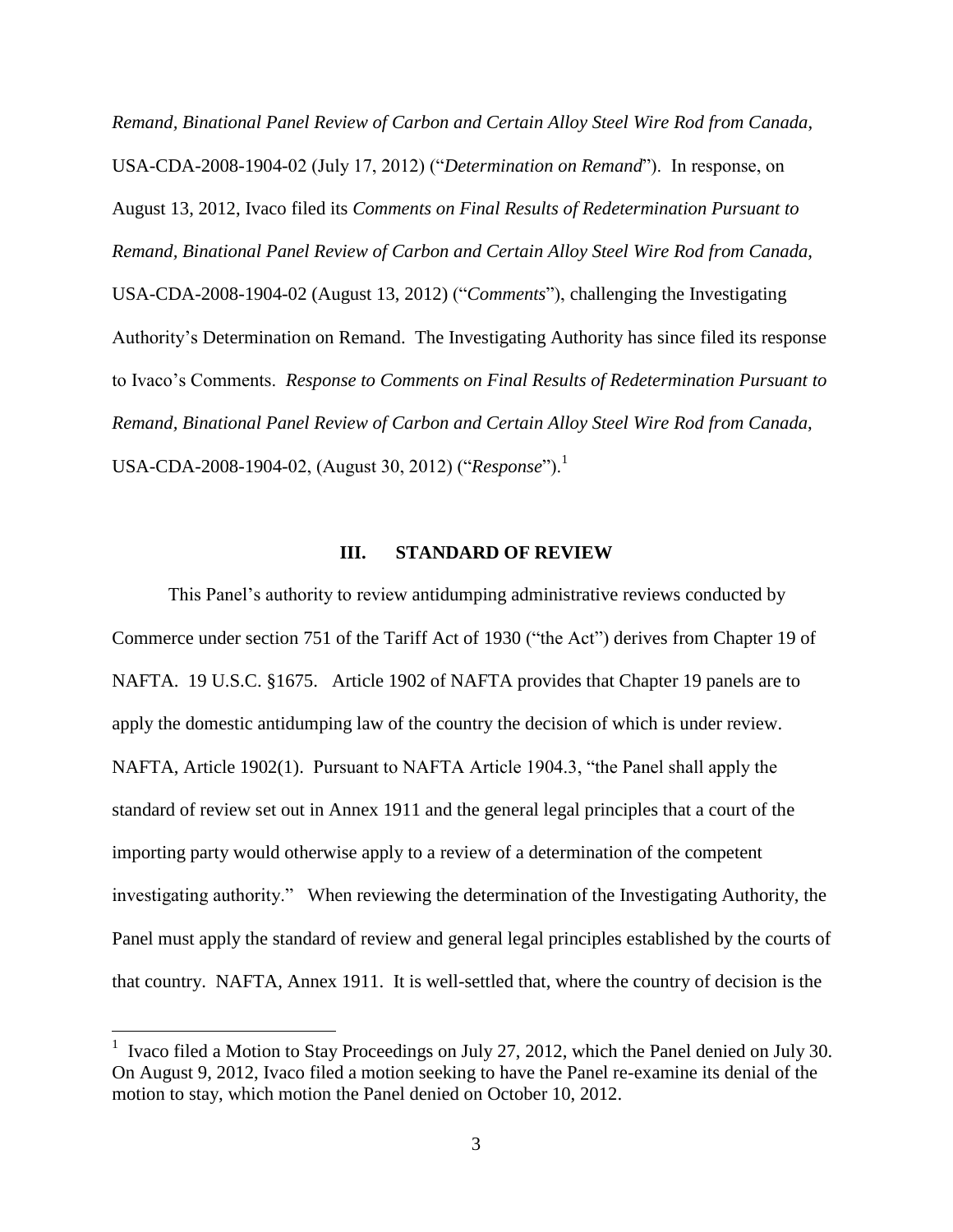United States, the panel stands in the shoes of the Court of International Trade ("CIT"), and like it, is bound by decisions of the Court of Appeals for the Federal Circuit ("CAFC" or "Federal Circuit"). *See e.g. Certain Durum Wheat and Hard Red Spring Wheat from Canada: Final Affirmative Countervailing Duty Determination*, USA-CDA-2003-1904-05 (Mar. 10, 2005).

As this Panel is bound by the same standard of review as the CIT, we must apply the standard of review set out in the Act, which establishes that U.S. courts "shall hold unlawful any determination, finding, or conclusion found…[1] to be unsupported by substantial evidence on the record, or [2] otherwise not in accordance with law." 19 U.S.C. §1516a (b)(1)(B)(i); *see also*  NAFTA, Annex 1911.

Under the circumstances of a remand, such as this one, the Panel has the power only to "uphold a final determination, or remand it for action not inconsistent with the panel's decision." NAFTA Article 1904.8. *See also,* NAFTA, Article 1904, Panel Rule 73(6). *Jinan Yipin Corp. v. United States*, 637 F. Supp. 2d 1183 (CIT 2009), articulates the standard for reviewing a determination on remand: "The court will sustain [Commerce's] determination upon remand if it complies with the court's remand order, is supported by substantial evidence on the record, and is otherwise in accordance with law." *Id.* at 1185 (*citing* 19 U.S.C. § 1516a (b)(1)(B)(i)). We review the *Determination on Remand* accordingly.

#### **IV. DISCUSSION**

The Investigating Authority's explanation provided in its *Determination on Remand* rests on three points. The first point or argument is that Commerce's interpretation of the relevant statutory provision, Section 771(35) of the Act (19 U.S.C. § 1677(35)), is supported by decades of judicial precedent. The second argument is that the Executive Branch has implemented an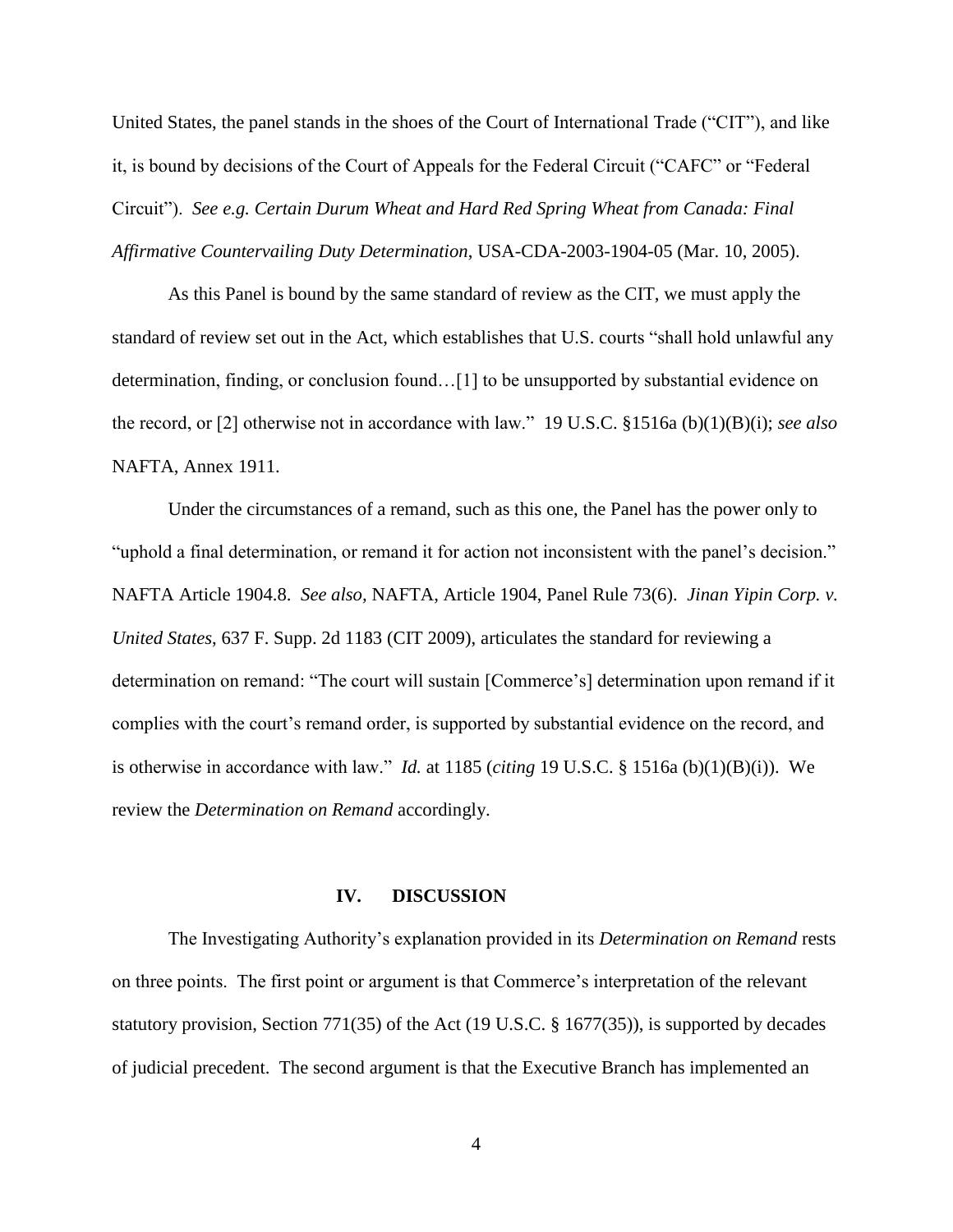adverse report adopted by the World Trade Organization ("WTO") Dispute Settlement Body in a limited manner and Commerce has done so in a reasonable manner. The third point is that Commerce's interpretations of Section 771(35) of the Act are reasonable because they account for inherent differences in the calculation methodologies applied in average-to-average comparisons in investigations and average-to-transaction comparisons in administrative reviews. We analyze each of these arguments in turn.

### **a. Judicial Precedents**

Were it not for changes in Commerce's methodology in conducting antidumping investigations, the Panel's obligation to follow the precedents of the CAFC would have meant that Ivaco's challenge to the use of zeroing in administrative reviews would have been automatically unsuccessful. The CAFC had, in cases dating back to 2004, held that Commerce was justified in applying zeroing methodology to both administrative reviews (*Timken Co. v. United States*, 354 F. 3d 1334 (Fed. Cir. 2004)) and initial investigations (*Corus Staal BV v. Dep't of Commerce*, 395 F. 3d 1343 (Fed. Cir. 2005)). This methodology amounted to a reasonable interpretation of the relevant statutory provision: 19 U.S.C. §1677(35). However, in 2006, the United States, in response to an adverse WTO dispute settlement report in *US-Zeroing (EC)*, WT/DS294/AB/R (April 18, 2006), after following the procedures mandated by Congress in Section 123 of the Uruguay Round Agreements Act ("URAA")<sup>2</sup>, announced through Commerce that, henceforth, Commerce would no longer use zeroing methodology in any investigation using average-to-average comparisons. *Antidumping Duty Proceedings: Calculation of the Weighted Average Dumping Margin During an Antidumping Duty Investigation; Final Modification*, 71 Fed. Reg. 77,722 (Dep't of Commerce Dec. 27, 2006)

 2 19 U.S.C. § 3533 (Pub. L. 103-465, 108 Stat. 4809, enacted Dec. 8, 1994).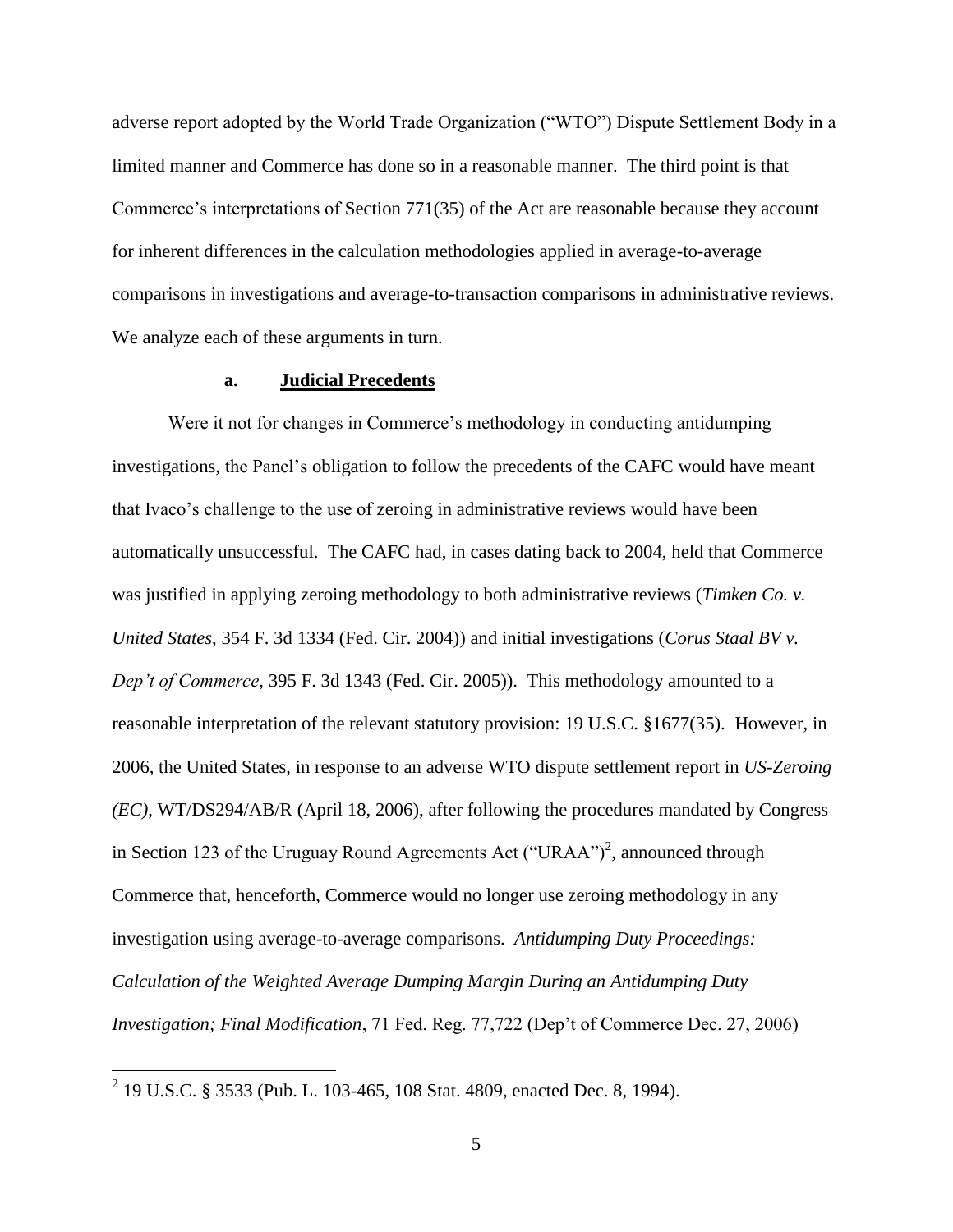("*Section 123 Determination*"). Subsequently, the CAFC upheld the application of the new methodology in investigations. *U.S. Steel Corporation v. United States*, 621 F. 3d 1351 (Fed. Cir. 2010).

Nonetheless, Commerce continued (until administrative reviews whose preliminary results were issued after April 16, 2012, *see infra* at n.3) to deploy zeroing methodology in administrative reviews, reviews which generally involved average-to-transaction comparisons.<sup>3</sup> This generated claims before both the CIT and the Federal Circuit that this amounted to an inconsistent reading or application of the relevant statutory provision. Until March 2011, that argument did not succeed, including at least one case where the CAFC was confronted by an administrative review in which the final determination post-dated the change in methodology for initial investigations. *See SKF USA Inc. v. United States*, 630 F.3d 1365 (Fed. Cir. 2011). In that case, the Court explained, "Even after Commerce changed its policy with respect to original investigations, we have held that Commerce's application of zeroing to administrative reviews is not inconsistent with the statute." *Id.* at 1375.

Less than three months later, however, in *Dongbu* the CAFC revisited this issue. *Dongbu,* 635 F.3d at 1363. In so doing, the Court stated that it had never before "addressed the reasonableness of Commerce's interpretation of 19 U.S.C. § 1677(35), with respect to administrative reviews now that Commerce is no longer using a consistent interpretation.

 $\overline{a}$ 

 $3$  This changed as of April 16, 2012 for administrative reviews the preliminary results of which were issued after that date. This change also was the culmination of the process mandated by the URAA as to how the United States would respond to adverse WTO dispute resolution reports and this change was the response to later WTO cases finding against the United States' zeroing methodology in administrative reviews. At the same time, moreover, Commerce provided for the use of average-to-average comparisons in administrative reviews. See *Antidumping Proceedings: Calculation of the Weighted-Average Dumping Margin and Assessment Rate in Certain Antidumping Proceedings; Final Modification*, 77 FR 8,101 (February 14, 2012).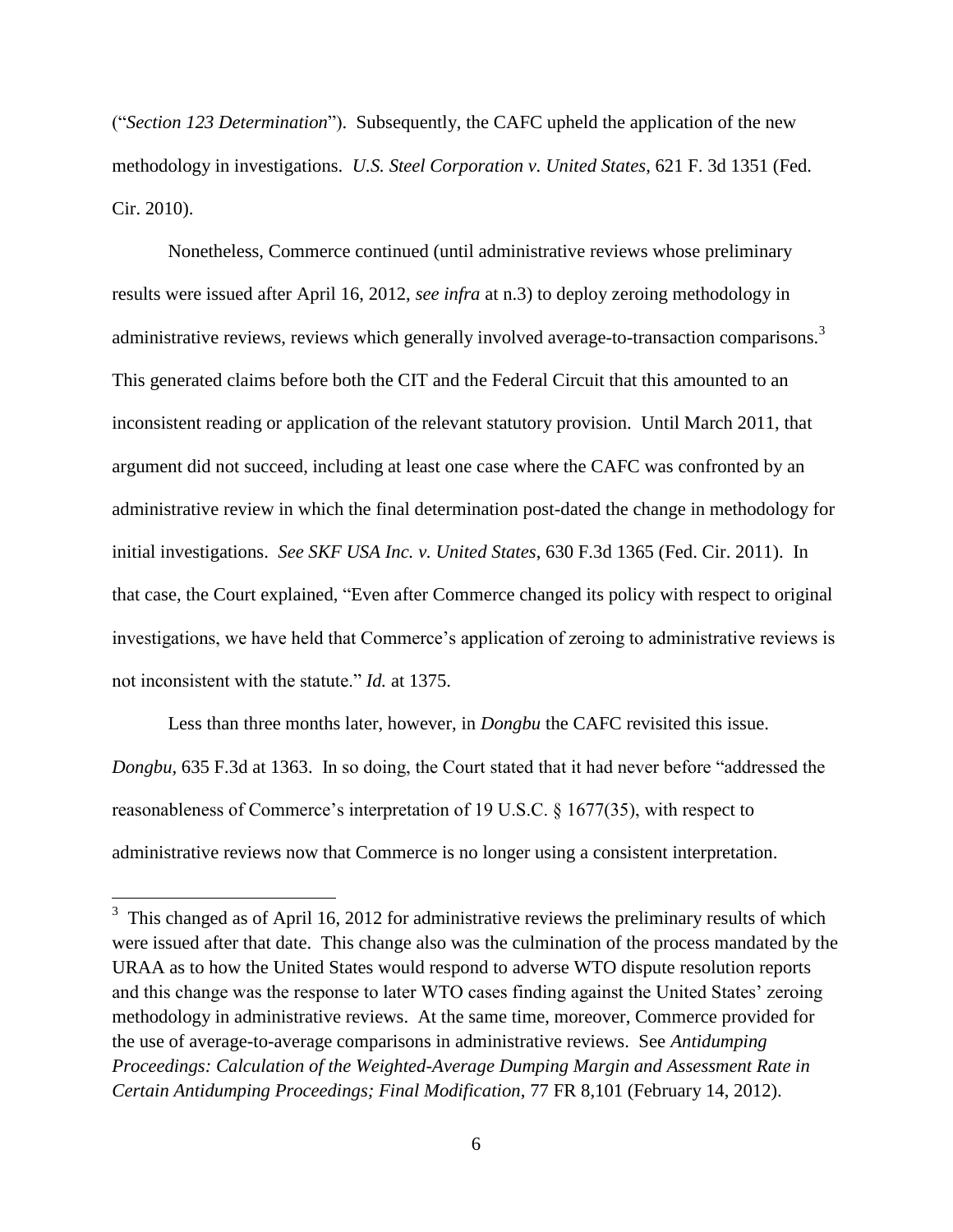Accordingly, we are not bound by the prior cases...." *Id*. at 1371. The Court then stated that Commerce's final determination in the administrative review did not contain any justification for the apparent inconsistency. *Id.* at 1372.

Further, only in the course of oral argument did Commerce provide the explanation that the inconsistency was reasonable because the change for investigations was in response to an adverse WTO dispute settlement report. The Court opined that such explanation "standing alone does not provide sufficient justification for the inconsistent statutory interpretations." *Id.* The Court then remanded the matter for further proceedings and, more specifically, for Commerce to "justify using opposite interpretations of 19 U.S.C. § 1677(35) in investigations and in administrative reviews." *Id.* at 1373.

Subsequently, in *JTEKT*, there was a remand on the same terms as in *Dongbu*. In remanding, the CAFC rejected Commerce's explanation of the apparent inconsistency. *Id.* at 1384*.* It was not enough to simply assert that investigations and administrative reviews had "different purposes," and that the former involved the making of average-to-average comparisons while the latter generally deployed average-to-transaction comparisons. Nor, in the view of the Court, was the matter clarified by the following statement:

> The purpose of the dumping-margin calculation also varies significantly between antidumping investigations and reviews. In antidumping investigations, the primary function of the dumping margin is to determine whether an antidumping duty order will be imposed on the subject imports. In administrative reviews, in contrast, the dumping margin is the basis for the assessment of antidumping duties on entries of subject merchandise to the antidumping order.

*Id.* These explanations did not address the "relevant question."

In terms of the CAFC case law that is binding on this Panel, *Timken*, *supra,* holding that the use of zeroing in administrative reviews was a permissible or reasonable interpretation of the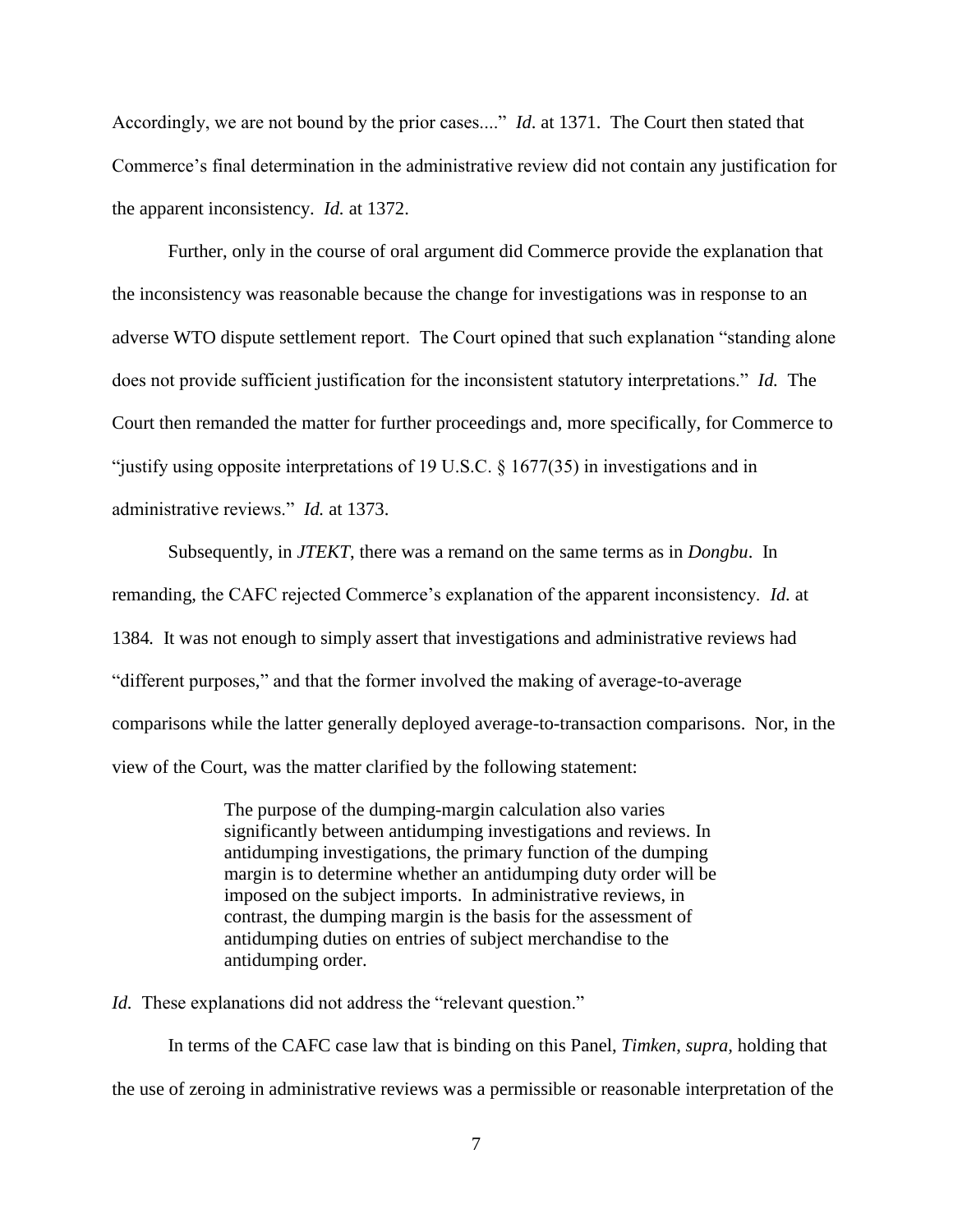relevant statutory provision, and *Corus Staal*, *supra,* reaching the same conclusion with respect to investigations, have never been overruled. However, the remands in both *Dongbu* and *JTEKT*  were based on the Court's determination that it might no longer be safe to rely on that previous authority once the use of zeroing had been abandoned in the instance of initial investigations but retained for administrative reviews. The abandonment of zeroing in initial investigations raised a possible issue of inconsistency in the retention of zeroing in administrative reviews, and, therefore, in continuing to rely on the existing precedents upholding zeroing as reasonable in the context of administrative reviews, Commerce was obliged to provide a reasonable explanation for so doing. Thereafter, following the lead of the CAFC, the CIT has issued remands in similar cases. *See, e.g., Grobest & I-Mei Industrial (Vietnam) Co., Ltd. v. United States*, 815 F. Supp. 2d. 1342 (CIT 2012) (*Grobest I)*.

Confronted by a similar lack of explanation for the possible inconsistency, this Panel applied *Dongbu* and *JTEKT* and remanded the proceedings to Commerce for "a thorough explanation, keyed to the 'otherwise contrary to law' [*Chevron*] standard of review."<sup>4</sup> Panel *Decision,* at 50. Commerce, in its *Determination on Remand*, Ivaco, in its *Comments,* and Commerce, in its *Response*, raised various issues respecting the interaction of the Federal Circuit's precedents with the species of argument or justification that should be legally relevant in the response to the remand. Without reciting in detail the various arguments of the parties, the Panel, in assessing the reasonableness of the explanation provided in the *Determination on Remand*, and by reference to the orders made in and reasons for judgment in both *Dongbu* and *JTEKT*, proceeds on the following premises:

 $\overline{a}$ 

<sup>4</sup> *Chevron U.S.A., Inc. v. Natural Resources Defense Council*, 467 U.S. 837 (1984).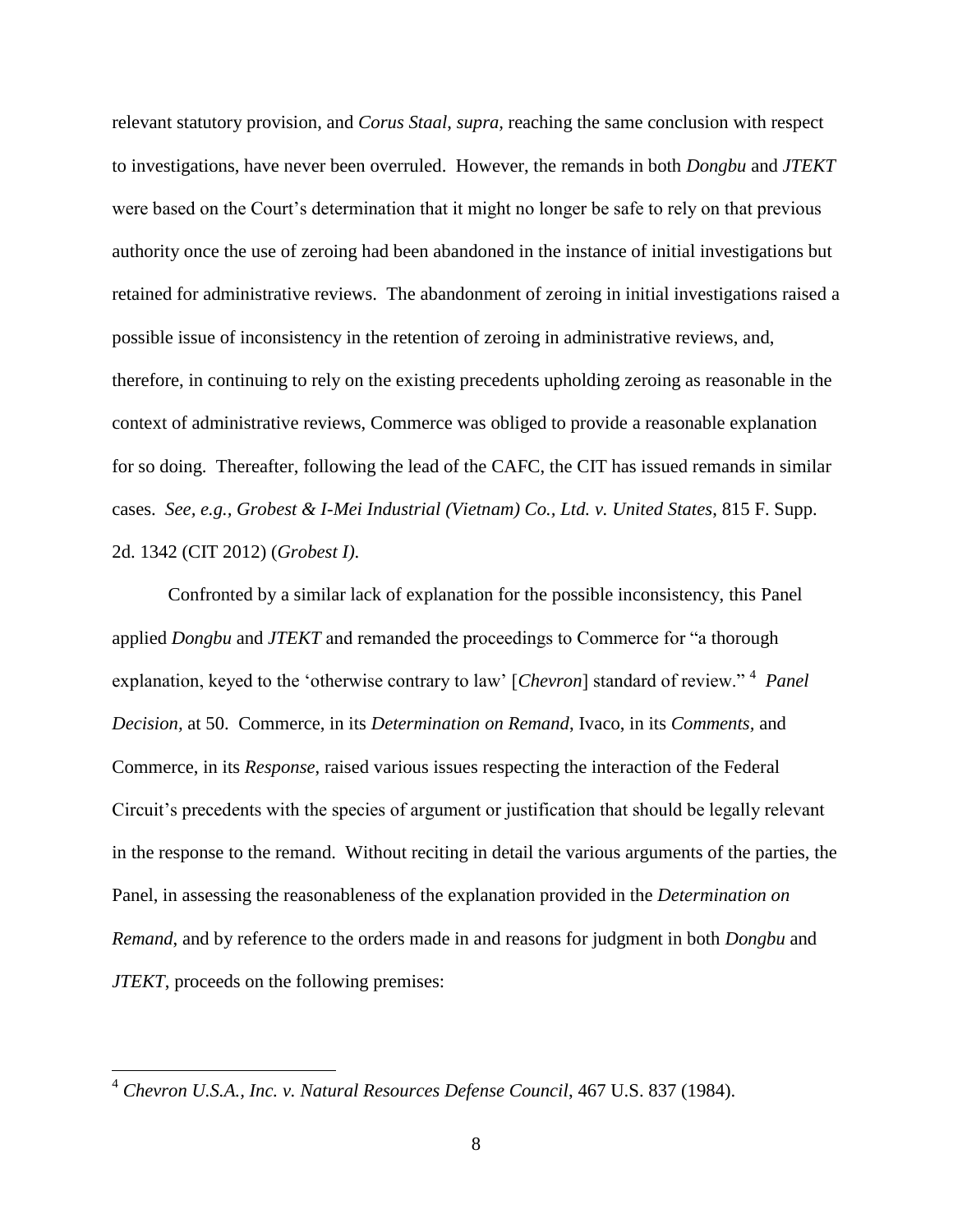- 1. The pre-*Dongbu* and *JTEKT* precedents, while establishing that zeroing or not zeroing in initial investigations and administrative reviews are individually reasonable interpretations of the relevant statutory provision, cannot in themselves provide a justification for zeroing in administrative reviews but no longer zeroing in investigations. While they have never been overruled, the precedents do not address that precise question.
- 2. To simply assert without elaboration that the abandonment of zeroing in the case of initial investigations was a response to an adverse WTO dispute settlement report is not a stand-alone or sufficient justification for failing to also abandon zeroing in administrative reviews. In order to rely on this justification as being sufficient, either independently or in combination with other reasons, Commerce has to explain why the domestic response to the WTO dispute settlement report in the case of initial investigations did not reasonably, as a matter of discretion, require a similar change in the instance of administrative reviews.
- 3. Bald statements without justification to the effect that the inconsistency is explained by the different purposes of initial investigations and administrative reviews or by the fact that initial investigations use average-to-average comparisons and administrative reviews generally use average-to-transaction comparisons are no more than assertions; they are not explanations.

For these purposes, the Panel has also taken account of the fact that, while the CAFC has yet to decide an appeal from a CIT decision evaluating the reasonableness of Commerce's response to a *Dongbu*-style remand, the CIT, in at least two cases, *Union Steel v. United States*, 823 F. Supp. 2d 1346 (CIT 2012)<sup>5</sup> and *Grobest & I-Mei Industrial (Vietnam) Co., Ltd. v. United States*, Slip Op. 2012-100 (CIT July 31, 2012), has accepted Commerce's explanation of the retention of zeroing in administrative reviews. This Panel's decision on the explanation that Commerce provided in the *Determination on Remand* is informed by the reasons of the CIT in both those cases.

 5 The Plaintiff-Appellants in *Union Steel* filed a Notice of Appeal of the judgment on March 6, 2012. *Union Steel v. United States*, CAFC Court No. 2012-1248.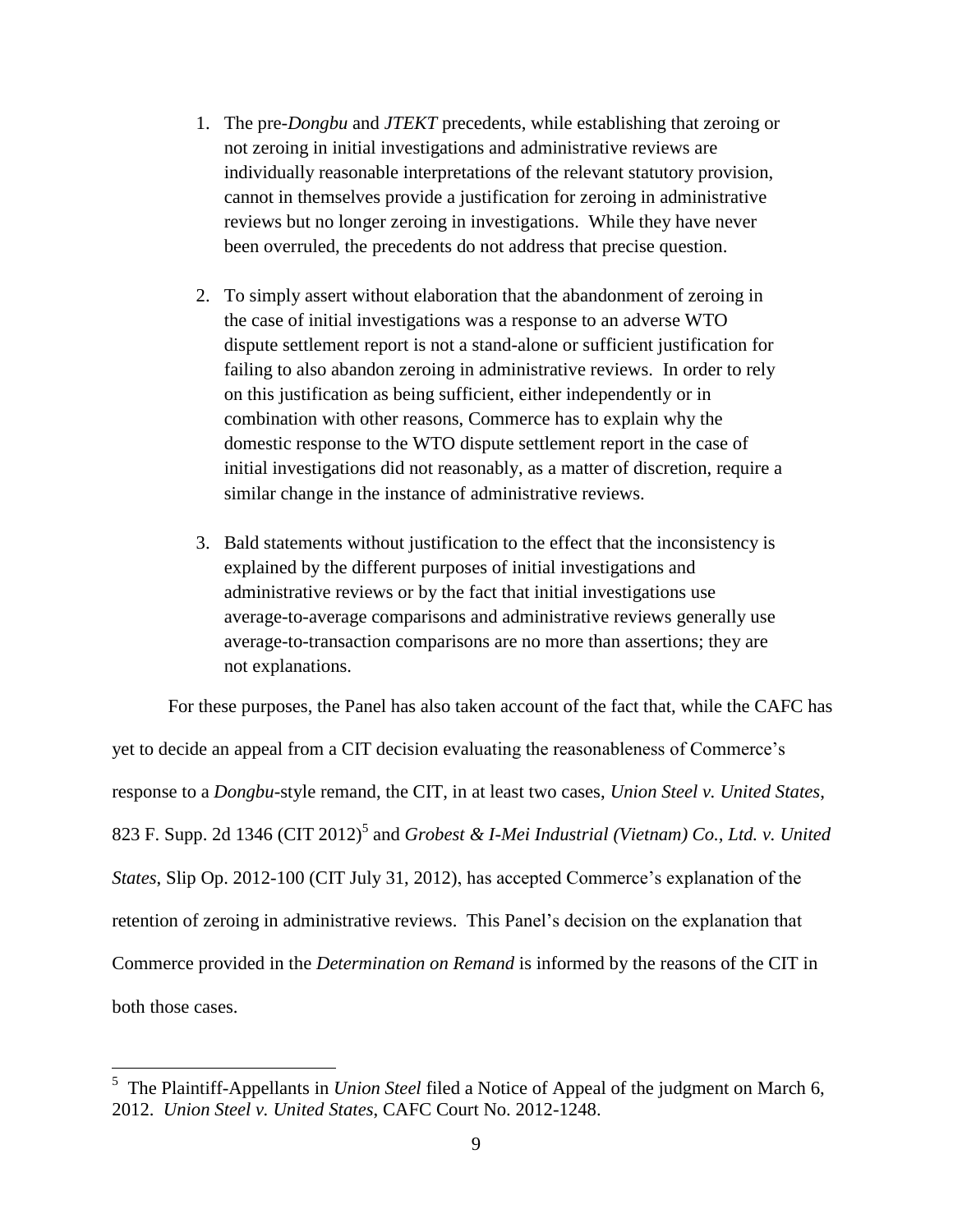As noted above, the Panel does not find Commerce's first argument, based strictly on pre-*Dongbu* precedents, to be sufficient to justify affirmance of the challenged administrative review results. The Panel has reached a different conclusion, however, with respect to Commerce's second and third arguments.

# **b. U. S. Law and International Obligations**

In its *Determination on Remand*, Commerce responds, *inter alia*, to Ivaco's argument that its zeroing methodology is inconsistent with the United States' international obligations, as interpreted by World Trade Organization ("WTO") Panel and Appellate Body reports ("Panel and AB reports") under the *Understanding on Rules and Procedures Governing the Settlement of Disputes* of the WTO Agreement, Marrakesh Agreement Establishing the World Trade Organization, Annex 2. *Determination on Remand,* at 2. This section of the Panel's decision reviewing Commerce's *Determination on Remand* addresses the issue of whether it was reasonable for Commerce to continue to apply zeroing in reviews when it had abandoned zeroing in investigations in order to comply with U.S. obligations under the WTO Agreements as implemented into United States law and in accordance with the procedures governing such compliance under the United States implementing legislation. Sections 123 and 129 of the URAA. 19 U.S.C. §§ 3533 and 3538. *See* n.2, *supra.*

Commerce has consistently interpreted 19 U.S.C. § 1677(35) as allowing zeroing in both antidumping duty investigations and administrative reviews. This practice was affirmed by the Federal Circuit as a reasonable interpretation of an ambiguous statute and thereby permitted in investigations and administrative reviews. *Corus Staal,* 395 F.3d at 1347-49; *Timken,* 354 F. 3d at 1345.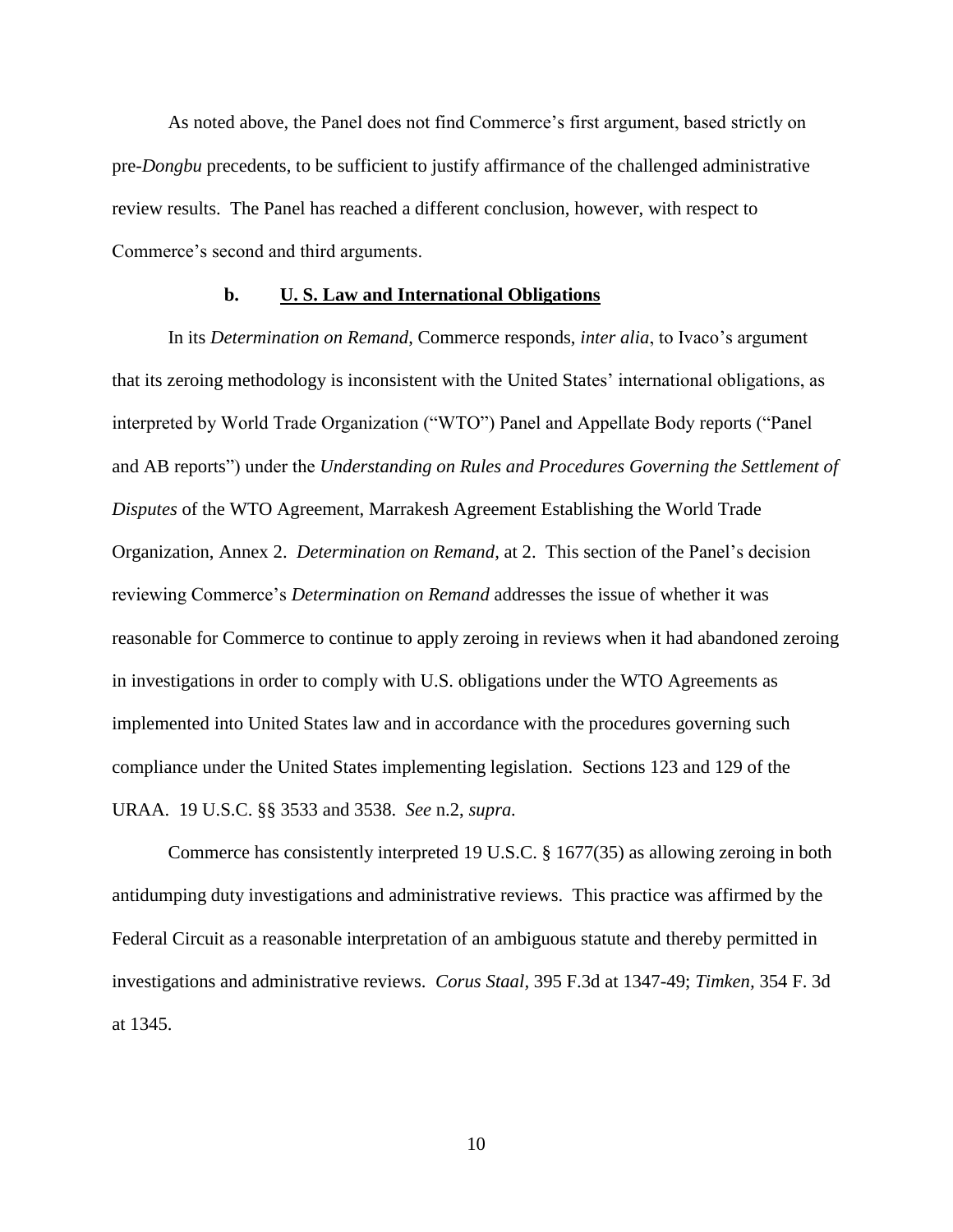In December 2006, following an adverse WTO dispute settlement report in *US - Zeroing (EC*) (WT/DS294) that found zeroing in investigations to be contrary to the provisions of the WTO Antidumping Agreement, Commerce issued its *Section 123 Determination, supra*, announcing that it would no longer use zeroing in investigations when making average to average calculations. *Id.* However, the *Section 123 Determination* specifically declared that the offsetting methodology it would begin to apply to new investigations would not extend to other types of antidumping proceedings, including administrative reviews. *Id.* Thus, Commerce continued to apply zeroing in administrative reviews.

This change in the methodology of calculation of whether dumping is or may be occurring in investigations resulted from the Executive Branch's decision to comply with the report of the Appellate Body in *US - Zeroing (EC)* by following the procedures set out in Section 123. These include notice, comment, consultations with congressional committees, and explanation. In its *Determination on Remand*, Commerce states, "The Executive Branch adopted and implemented the approach in response to a specific international obligation pursuant to the procedures established by the *Uruguay Round Agreements Act* for such changes in practice." *Determination on Remand,* at 8.

Ivaco challenges the continued use of zeroing by Commerce in administrative reviews, but not in investigations, as unreasonable due to its "inconsistency." This differential treatment was authorized by Congress and the procedures Congress prescribed in Section 123 were followed. Commerce changed its methodology of calculation in investigations after being instructed to do so by the U.S. Trade Representative. It is thus inaccurate for Ivaco to say that new legislation would be needed to implement WTO reports if U.S. law precluded WTO confirming action. *Comments*, at 18. That might be the case in another situation but it is not the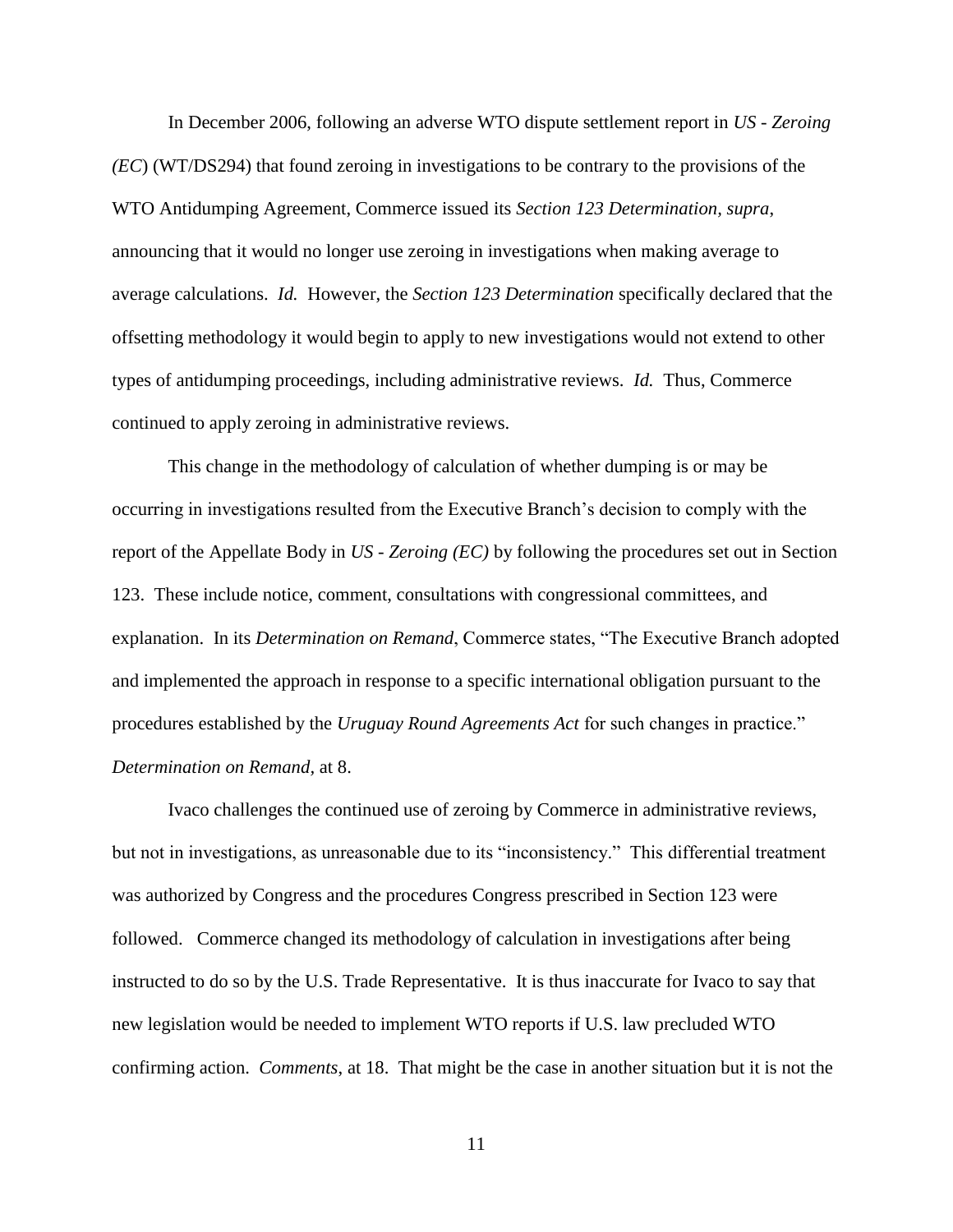case here. The provisions of Section 123 and Section 129 were available for Commerce to make changes to its zeroing practice once the Executive Branch had determined to conform the administrative body's antidumping procedures to an adverse Panel and AB report. Indeed, that is what occurred in December 2006. *Section 123 Determination, supra.*

Ivaco relies on *Dongbu* as requiring that the "inconsistent" approach taken by Commerce needs explanation on grounds other than as a consequence of the implementation of a directive, pursuant to statute, from the political branch. Specifically, Ivaco relies on the following statement by the *Dongbu* Court, "In other words, the government's decision to implement an adverse WTO report standing alone does not provide sufficient justification for the inconsistent statutory interpretations." *Dongbu,* at 1372.

However, neither party noted that in *Dongbu* the Federal Circuit also said:

The government argues, without explanation, that Congress contemplated that inconsistent interpretations might occur through the process of complying with adverse WTO decisions. We are not persuaded that Congress's intent is so clear.

*Id.* This language suggests that the provisions of the URAA and its Statement of Administrative Action ("SAA"*)* were not properly explained to the Court and that, if they had been, the Court might have been persuaded that Congress did intend to allow "inconsistent interpretations" if the Section 123 procedure were to be followed. Unlike in *Dongbu,* in this remand Commerce has explained and provided justification for the perceived inconsistency. Thus the Panel has received an explanation that the *Dongbu* Court apparently wanted but did not receive.

The compliance (at that time, in 2006) with the adverse report in *US - Zeroing (EC)* pursuant to Section 123 in the case of investigations means that zeroing is no longer used in average-to-average comparisons in investigations. *See, Section 123 Determination*, *supra*. This directive from the political branches regarding investigations did not extend to administrative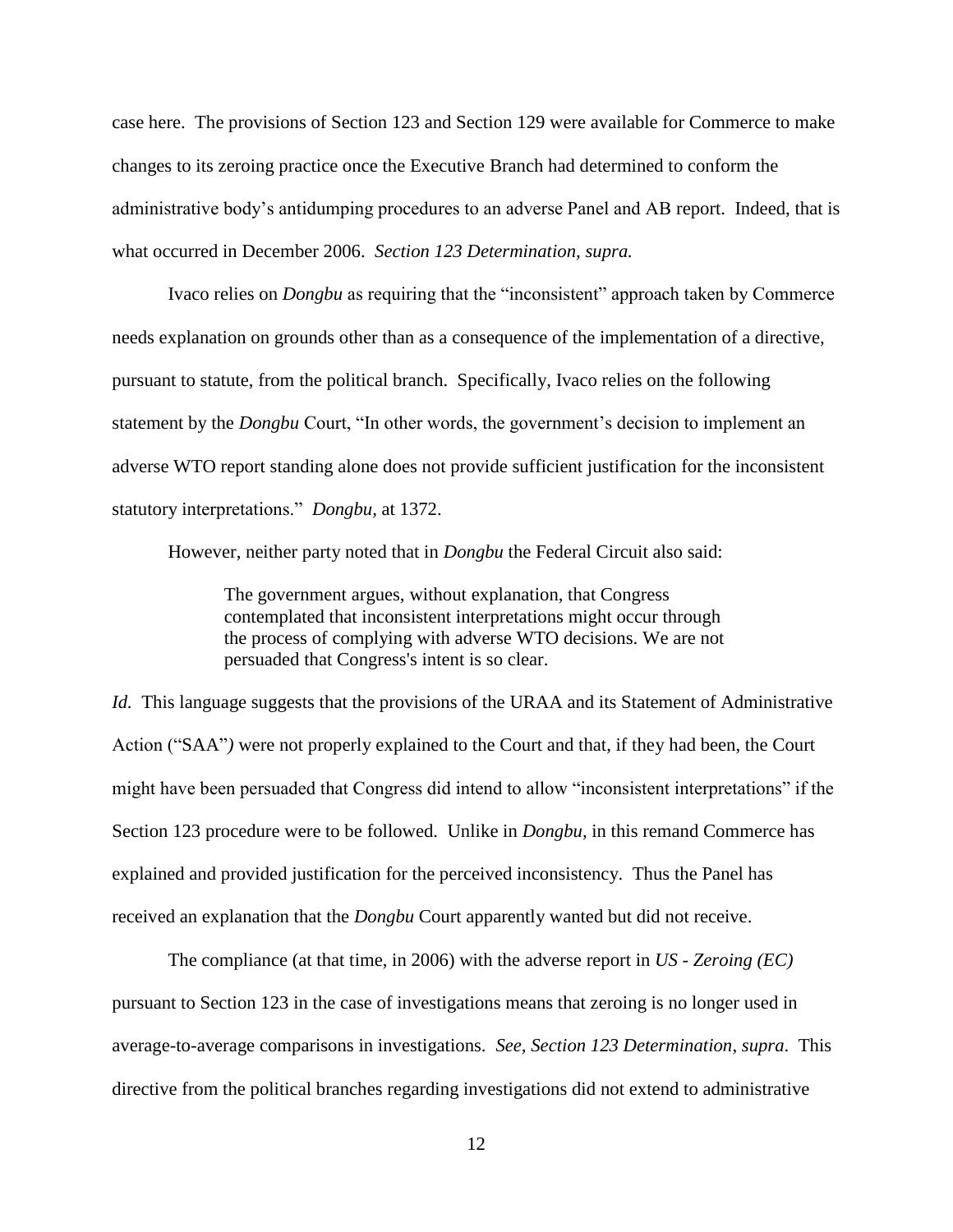reviews. *Section 123 Determination,* 71 Fed. Reg. at 77,723. The application of zeroing in administrative reviews therefore continued to represent a reasonable interpretation of what has long been accepted by all parties (as well as the courts) to be an ambiguous statutory provision. There is no requirement in United States law that Commerce change what have been held by the courts to be reasonable interpretations of statutes other than as required by the political authorities under the provisions of the legislation enacted by Congress prescribing how the United States should react to adverse Panel and AB decisions (Sections 123 and 129).

In the *Panel Decision*, this Panel concluded that the statement of the U.S. Supreme Court in *Murray v. Schooner Charming Betsy,* 6 U.S. (2 Cranch) 64 (1804), did not form a basis to remand Commerce's continuation of zeroing in antidumping administrative reviews. *Panel Decision,* at 34. We based this view on the detailed provisions of the URAA concerning the relationship between Panel and AB reports and U.S. law. We reasoned that, until the political branches have determined that the United States should comply with such rulings (in accordance with sections 123 and 129), the WTO reports do not provide a basis for concluding that an otherwise lawful interpretation of a provision of the Act should not be upheld. Thus, this Panel has already explained that *Charming Betsy* does not constitute a basis for remanding for explanation Commerce's practice of zeroing in administrative reviews.

In its *Determination on Remand*, Commerce notes that *Charming Betsy* does not require Commerce to modify its long-standing interpretation of the Act in cases when the Executive Branch has not ordered it to do otherwise. *Determination on Remand,* at 11. Commerce, however, seems to suggest that where such a directive has occurred, Commerce's implementation of such a directive amounts to compliance with *Charming Betsy. Id.* at 11, n.4. This is incorrect. There is no scope for *Charming Betsy* to apply where Congress has clearly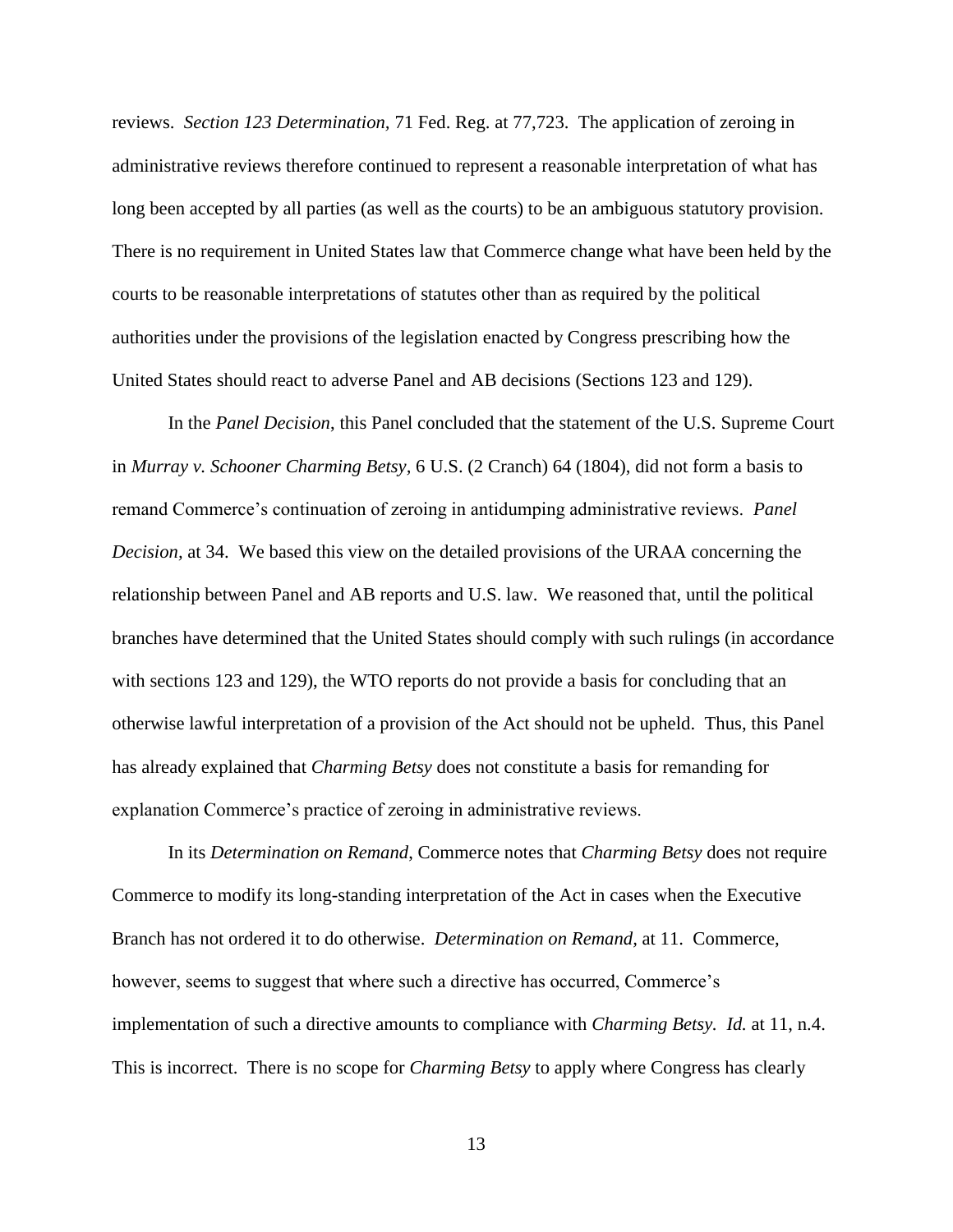stated the limited situations where international obligations of the United States will result in changes to U.S. domestic law. It is also incorrect for Ivaco to say that Commerce is "[hiding] behind *Charming Betsy* to defend ignoring the recommendations of the WTO Appellate Body in those situations where it thinks it does not have to do so…." *Comments,* at 18. Congress has clearly established an exhaustive framework for the implementation of such "recommendations."

*Charming Betsy* is not relevant here since Congress has already established a clearly delineated procedure to implement Panel and AB reports. As we explained, this procedure does not impose obligations on Commerce to interpret a statute in a particular way other than pursuant to the procedures set out in the URAA and the SAA. This is not a case where, in order to be reasonable, an interpretation of a statute needs to comply with the international obligations of the United States. The URAA and the SAA establish the sole basis for adverse WTO Panel and AB reports to impact Commerce's interpretation of U.S. trade law. Those procedures have been followed in this case. Those procedures have led to the abandonment of zeroing in investigations. In the period under review herein, those procedures did not culminate in a change in the methodology applied to administrative reviews. As a result, the continued use of zeroing in the antidumping administrative review we are concerned with here is both reasonable and consistent with the procedures established by Congress to implement adverse WTO Panel and AB rulings.

#### **c. Methodological Differences**

As noted above, the CAFC had, over a period of years, ruled that Commerce was justified in using the zeroing methodology both in administrative reviews, *Timken, supra,* and in original investigations, *Corus Staal, supra*. The CAFC held that this methodology rested on a reasonable interpretation of 19 U.S.C. §1677(35).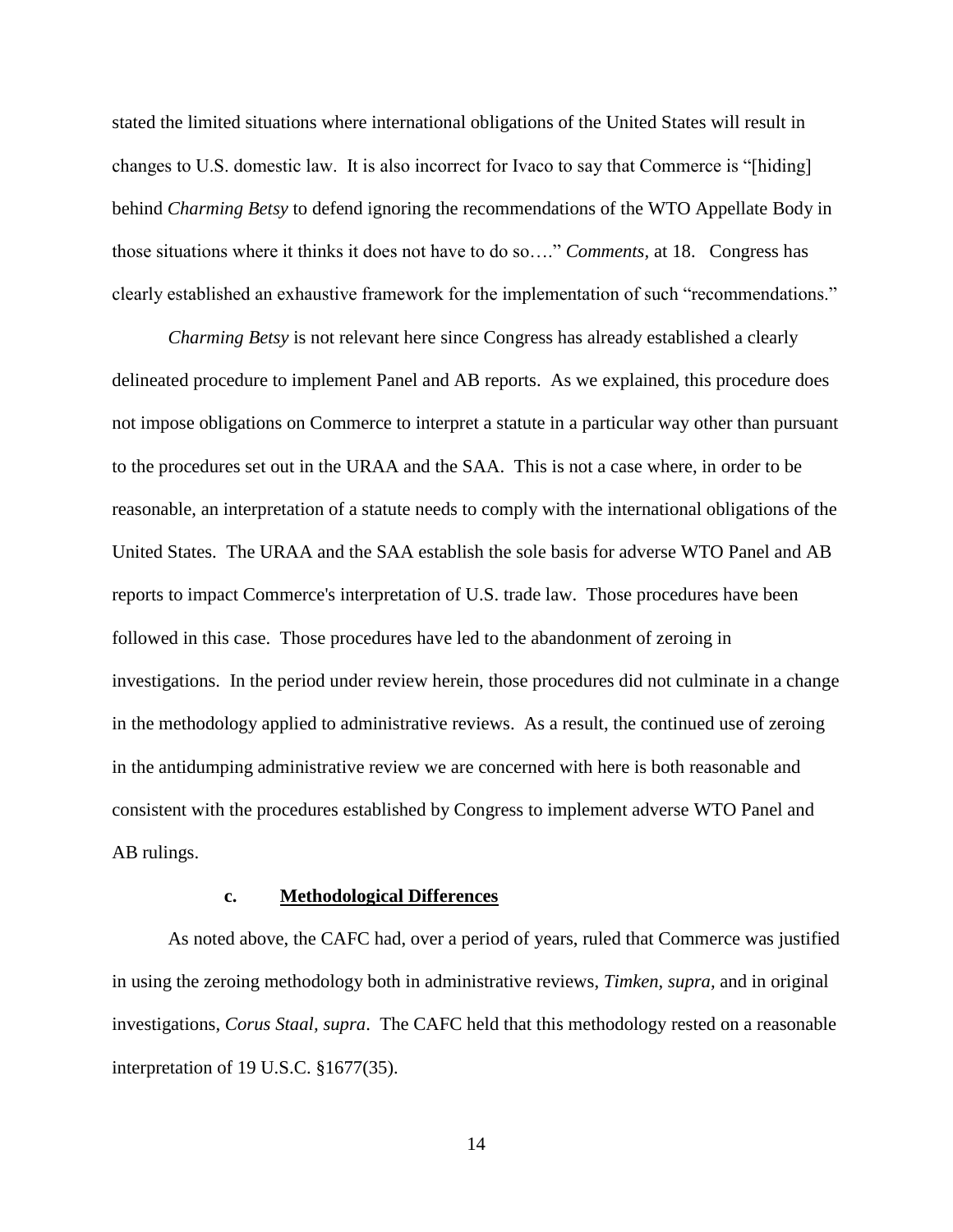The dispute before us exists because Commerce, as part of the Executive Branch's deployment of the URAA Section 123 mechanism, ceased zeroing in original investigations in 2006 but continued for several more years, until 2012, to zero in administrative reviews, including the one before this Panel. Legal challenges based on Commerce's inconsistent behavior (as between investigations and reviews) during this period initially failed at the CAFC, *SKF USA Inc., supra,* but subsequently gave rise to *Dongbu* and *JTEKT*.

One way to capture the fundamental question raised in (and by) *Dongbu* and *JTEKT* is whether Commerce was entitled to adjust its practice, in response to a welter of adverse WTO decisions, in a staged fashion or was instead legally obligated to cease zeroing in *all* contexts the moment it ceased zeroing in *any* context. On that question, the CAFC has not yet pronounced. But the CAFC did remand for further agency explanation. This Panel accordingly did the same, remanding to Commerce, as previously stated, for "a thorough explanation, keyed to the 'otherwise contrary to law' standard of review." *Panel Decision,* at 50.

As noted above, the Panel accepts that pre-*Dongbu* precedents, such as *Timken*, holding that zeroing in administrative reviews rests on a permissible interpretation of 19 U.S.C. §1677(35), cannot alone provide a basis for upholding Commerce's redetermination here. The Panel also accepts that Commerce's redetermination cannot be upheld on the basis of bald, conclusory statements about the different purposes of original investigations and administrative reviews. The record now before us is not limited to pre-*Dongbu* precedents or cursory explanations.

The *Dongbu* court used the label "inconsistent statutory interpretations" to describe the situation before it, at one point even referring to "opposite interpretations of 19 U.S.C.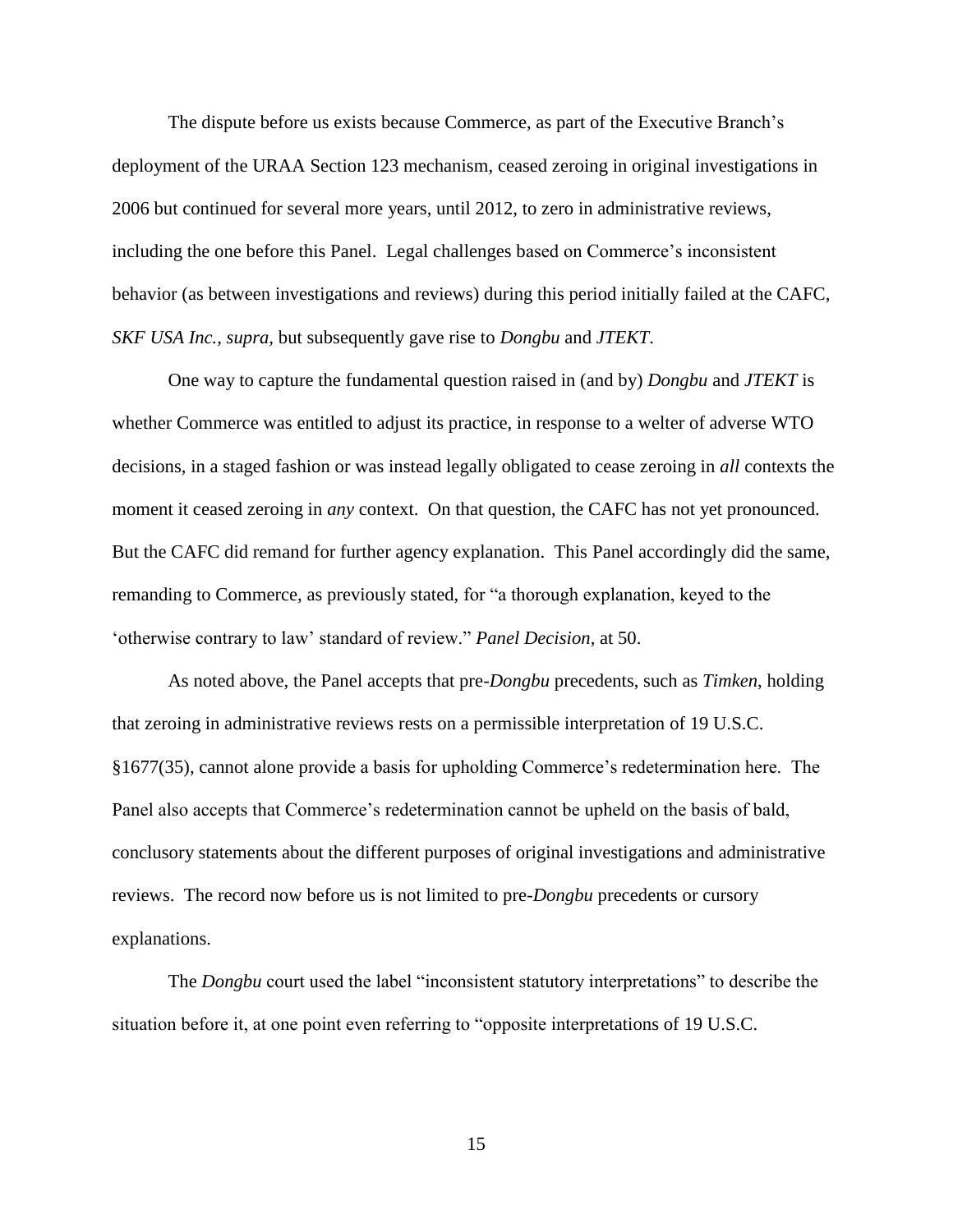§ 1677(35) in investigations and in administrative reviews." *Dongbu*, 635 F.3d at 1373. This characterization was founded on what the CAFC itself recognized was an incomplete explanation by Commerce, and in fact the bottom line of both *Dongbu* and *JTEKT* was a remand for further explanation. *Id.; see also JTEKT, supra.* Having closely reviewed (1) the CAFC's opinions, (2) Commerce's subsequent (court-ordered) explanation in other cases, (3) the opinions of the CIT judges who have approved that explanation, (4) the explanation prepared by Commerce specifically for this panel review, and (5) the submissions by the parties to this appeal commenting on Commerce's explanation, we do not see evidence of inconsistent interpretations of 19 U.S.C. §1677(35). Rather, Commerce appears to us to be interpreting the statute consistently – as allowing both zeroing and offsetting. Under Commerce's consistent interpretation, 19 U.S.C. §1677(35) mandates neither practice and forbids neither practice. Instead, it creates a zone of discretion in which an expert agency can select – subject to the reasonableness standard – methodologies that are appropriate to the various contexts that arise.

As explained by Commerce, and as the Panel now understands, zeroing and offsetting are not interpretations but *methodologies*. (More specifically, the average-to-transaction-zeroing approach, and the average-to-average-offsetting approach, are methodologies.) Traditionally in U.S. law, Commerce's methodologies are (and must be) sustained in appellate review so long as they rest on a permissible interpretation of the statute being administered. *See, Ceramica Regiomontana, S.A. v. United States,* 636 F. Supp. 961, 966 (1986), *aff'd*, 810 F.2d 1137 (Fed. Cir. 1987). Here, both methodologies – zeroing and offsetting – have been definitively held, by the CAFC, to rest on a permissible interpretation of 19 U.S.C. §1677(35). In *Dongbu*, the CAFC introduced an additional caveat – that an agency simultaneously using different methodologies in different contexts must provide a coherent explanation of the reasons why. *Dongbu,* 635 F.3d at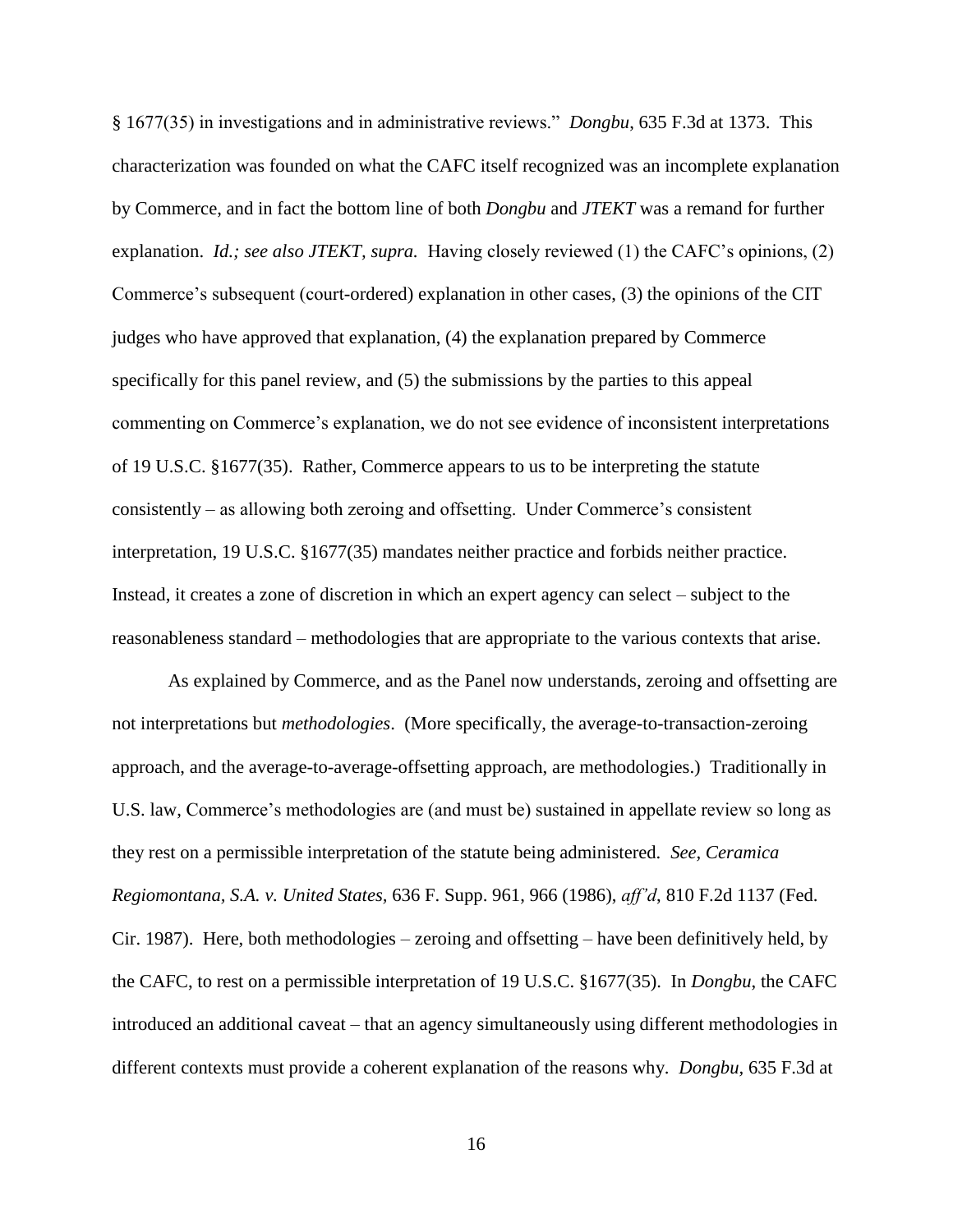1372-73 ("[i]n the absence of sufficient reasons for interpreting the same statutory provision

inconsistently, Commerce's action is arbitrary…").

We agree with the CIT judges who have examined Commerce's explanation and held it

to be satisfactory. *See Union Steel supra* at 9; *Grobest I, supra* at 8. In particular, Commerce's

more detailed explanation of why the difference in *contexts* justifies a difference in

*methodologies* is coherent and persuasive:

Commerce stated that when using an average-to-average comparison methodology, it … calculates "the average export price or constructed export price and normal value for each averaging group," "averages together all prices, high and low, for directly comparable merchandise," and compares the average export price or constructed export price for the averaging group with the average normal value for the comparable merchandise." *Determination on Remand* at 12. This process results in Commerce calculating a comparison result for each averaging group. In doing so, Commerce averages together high and low export prices within an averaging group, allowing those export prices above normal value to offset those export prices below normal value. *Id*. Commerce then aggregates the results of the comparison for each averaging group. Inherently, an average-toaverage comparison is not concerned with measuring the extent to which individual export prices are below normal value, but rather the extent to which export prices *on average* are above or below normal value. Accordingly, this comparison methodology permits individual transaction prices that are below normal value (i.e., dumped) to be masked by other above normal value prices within the same averaging group.

It is entirely consistent and reasonable that when aggregating the results of the comparison for each averaging group Commerce follows a similar methodology. At the aggregation stage, negative averaging group comparison results offset positive averaging group comparison results. In this manner, the weighted average dumping margin is calculated in a manner that permits an averaging group that is found to be priced below normal value on average to be masked by another averaging group that is found to be priced above normal value. By permitting offsets in the aggregation stage, Commerce determines "on average" the aggregate amount of dumping for the numerator of the weightedaverage dumping margin ratio consistent with the manner in which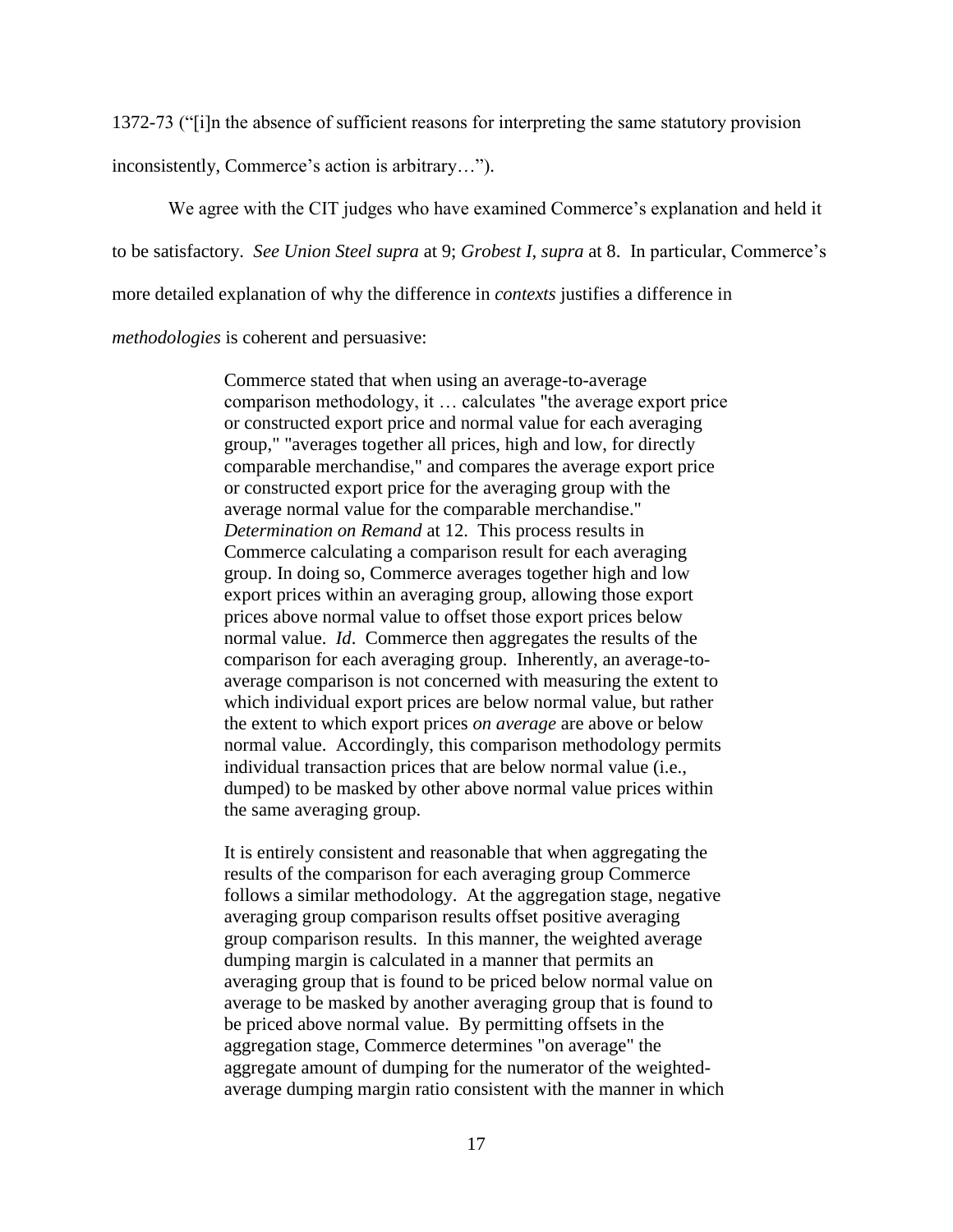the comparison results being aggregated were determined.

In contrast, when Commerce uses the average-to-transaction comparison methodology, as it did in this review, Commerce compares the export price or constructed export price for a particular export transaction with an average normal value for the comparable sales of foreign like product. *Id*. at 13. Therefore, Commerce calculates a comparison result for specific export transactions, which establishes the amount, if any, by which a respondent sells a specific export transaction at a price that is less than its normal value. *Id*. Unlike under the average-to-average comparison methodology that Commerce uses in investigations, under the average-to-transaction comparison methodology Commerce does not average the prices of export transactions before comparing the export price or constructed export price to normal value. Instead, Commerce uses the price of a single export transaction in its comparison. Inherently, an average-to-transaction comparison is concerned with measuring the extent to which individual export prices are below normal value. Unlike the average-to-average comparison method, this comparison methodology does not inherently permit individual non-dumped export prices to mask the amounts of dumping found in connection with other transactions.

Commerce then aggregates the transaction-specific comparison results. When aggregating the results of the comparison for each export transaction pursuant to the average-to-transaction comparison methodology, it is reasonable for Commerce to follow a similar methodology, and aggregate the transaction-specific amounts of dumping. To the extent normal value does not exceed the export price or constructed export price of a particular export sale, there is no dumping margin calculated for that sale and thus no amount of dumping to include when Commerce aggregates the amounts of dumping from each of the transaction-specific comparisons.

Therefore, Commerce's decision whether to use zeroing reflects the important differences between the results derived using distinct comparison methodologies. … Commerce is interpreting subparagraph  $(A)$  and  $(B)$  [of 19 U.S.C.  $\S$  1677(35)] such that the aggregation of comparison results performed pursuant to (B) takes into account, and is consistent with, the comparison method used to produce those comparison results pursuant to subparagraph (A).

*Response,* at 11-16 (emphasis in original).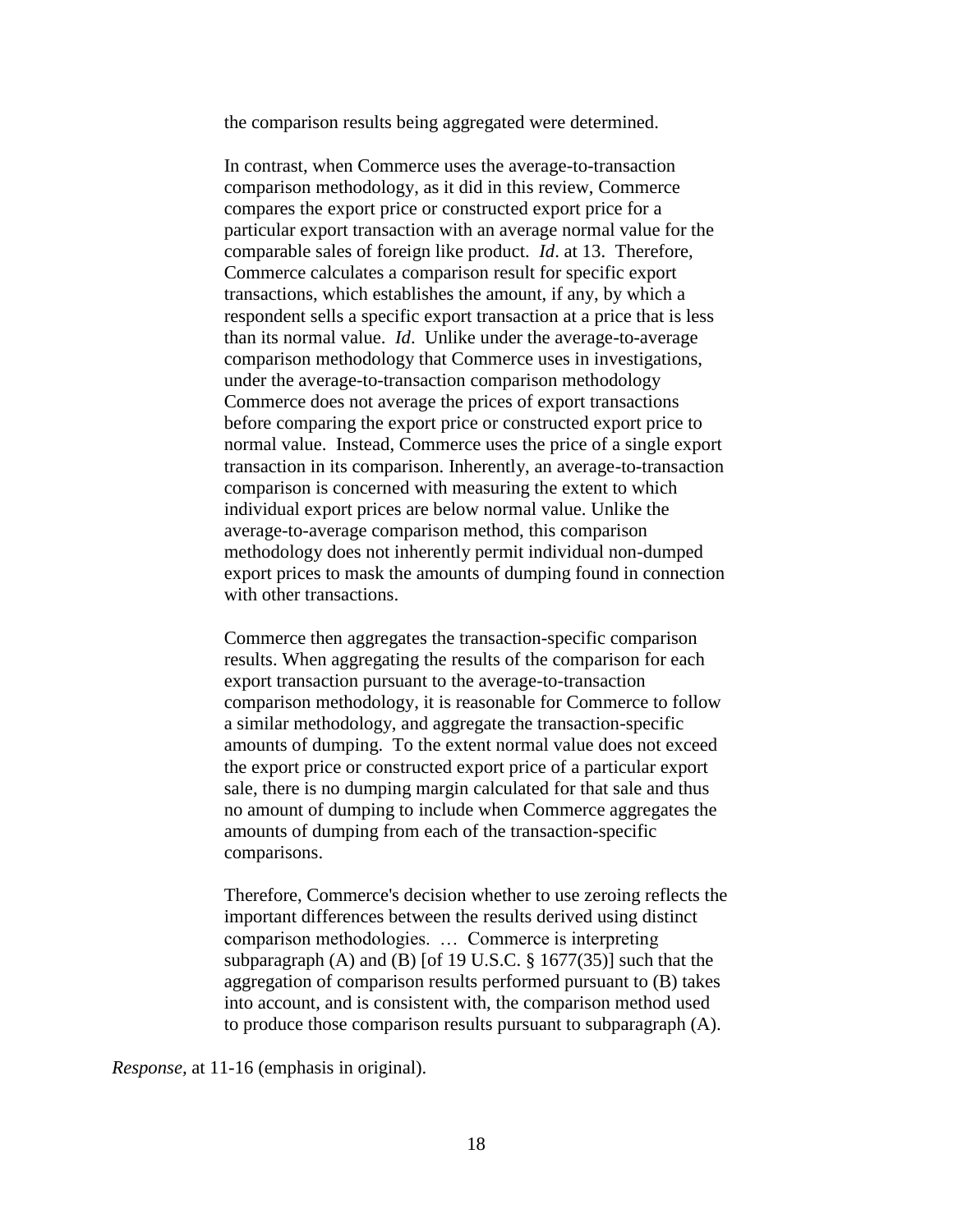Commerce has also provided an expanded and coherent explanation of why different methodologies are appropriate in investigations and reviews. In investigations, Commerce applies an average-to-average comparison methodology to examine "overall pricing behavior on average." This approach makes sense when Commerce is evaluating pricing behavior in the absence of an order and is, as Commerce notes, supported by 19 U.S.C.  $\S 1677f-1(d)(1)(A)(i)$ . See *Determination on Remand*, at 13-14.

By contrast, once an antidumping order is in place, Commerce when conducting an administrative review uses (or did use as of 2008) an average-to-transaction comparison methodology to evaluate pricing behavior with respect to individual export transactions. That is what occurred in the administrative review before this Panel, and statutory provisions specifically addressing administrative reviews support this approach. 19 U.S.C. §1677f-1(d)(2); *see also Determination on Remand,* at 13-15.

In sum, Commerce has satisfactorily explained why it made sense to apply – and why the statute afforded it the discretion to apply – an average-to-transaction-with-zeroing methodology in administrative reviews even after it had adopted an average-to-average-with-offsets methodology for original investigations. The Panel has therefore found that two of the three components of the expanded explanation Commerce has now provided are sufficient to justify affirmance of the challenged administrative review results. Commerce has adequately explained why the URAA provisions governing implementation of adverse WTO reports allowed zeroing in average-to-transaction administrative review calculations to continue even after zeroing in average-to-average investigation calculations had ceased. And Commerce has cogently explained why simultaneously using different methodologies in different contexts was reasonable. We note that either of these conclusions, by itself, would justify affirmance.